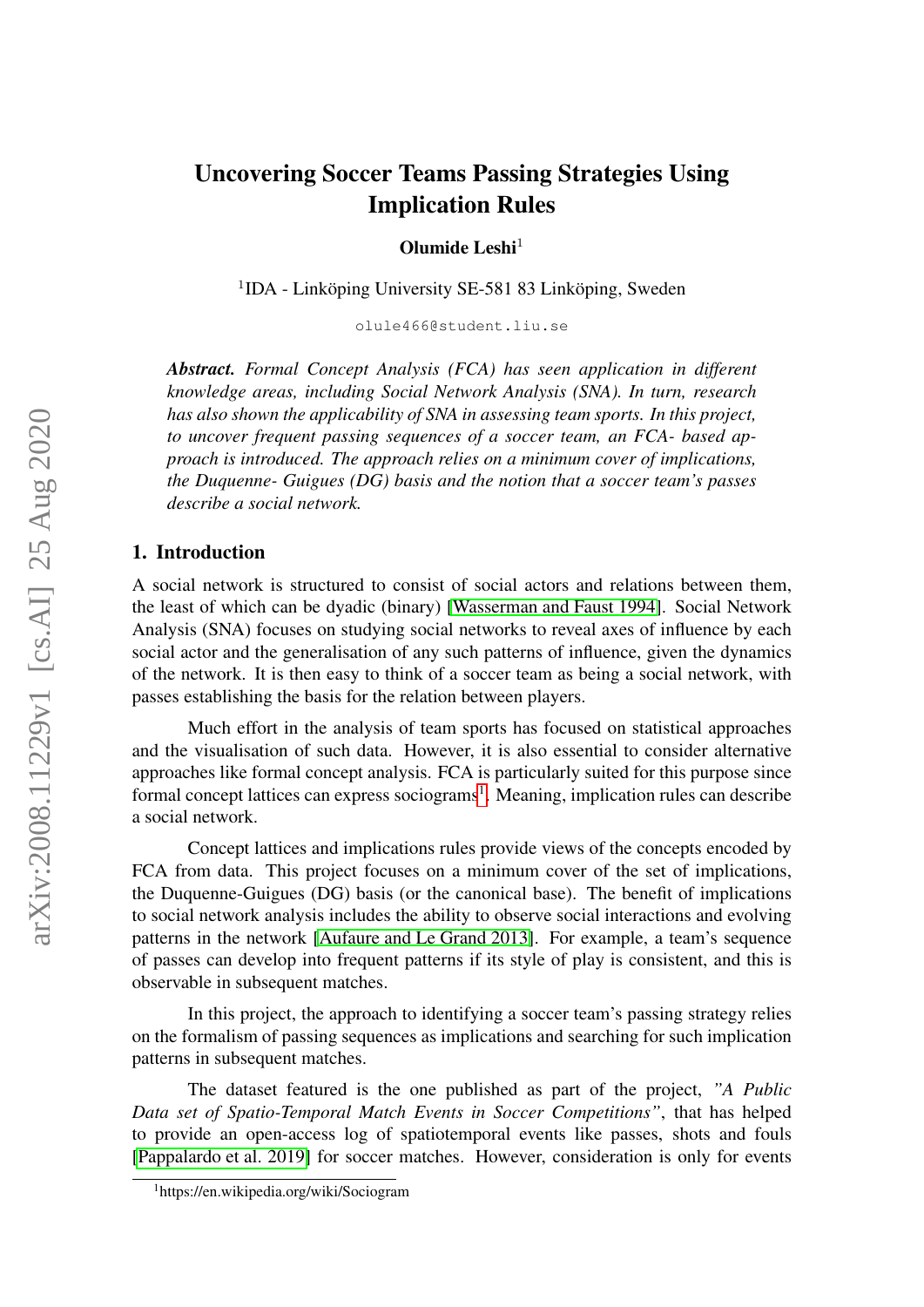relating to FC Barcelona, 2017/2018 *La Liga* (Spanish Premier Division) season title winners. Data from the team's first three league matches of that season helps to demonstrate the approach.

Previous work focusing on the application of formal concept analysis to team sports data is minimal (if at all), and this project contributes to addressing that dearth. Hopefully, the techniques described can spur further research and be useful in analysing passes in other relevant team sports.

Section 3 contains a formal description of implication rules, but presented in Section 4 is an insight into the methodology adopted for this project. Section 5 looks at the results obtained, and a fitting conclusion in is given in Section 6.

### 2. Related work

There exist several research efforts in the application of FCA to social network analysis, including works by [Krajči 2014] [\[Neznanov and Parinov 2015\]](#page-9-2) [Baneriee et al. 2014] and [\[Stattner and Collard 2012\]](#page-9-3), in addition to a book by [\[Abraham et al. 2009\]](#page-8-3). However, none of these authors treated the matter of analysing social networks in team sports.

The minimal cover of implication basis, Duquenne-Guigues, was used by [\[Cordero et al. 2015\]](#page-8-4) to analyse relationships in the (now defunct) online social network, Orkut. Using real network traffic data, the authors sought a minimal set of user access patterns capable of representing the network structure. The research demonstrated the usefulness of the relations between implication premises and conclusions in representing the (web- site) navigation behaviour of actors in the social network, given available functionalities.

Similar research by [\[Neto et al. 2018\]](#page-8-5), [\[Resende et al. 2015\]](#page-9-4) and [\[Neto et al. 2015\]](#page-8-6) motivate the application of implication rules in analysing social networks, but in particular the canonical base of implications. The benefit being the compression quality of this set of implications. However, these authors do not consider social networks evident in team sports.

The work by [\[Gyarmati and Anguera 2015\]](#page-8-7) proposed to uncover soccer team passing strategies using Dynamic Time Warping (DTW) and also considers the Spanish topflight division, La Liga. This approach is purely statistics-based; functional data analysis. [\[Van Haaren et al. 2015\]](#page-9-5) proposed the adoption of data-mining and inductive logic programming to automatically discover frequently observed patterns in a team's offensive tactics. Of particular interest, the authors note, are offensive moves that might lead to goals. However, this differs from the approach proposed in this project.

# 3. Formal Concept Analysis (FCA)

A brief introduction to the formalisms related to FCA is provided in this section, courtesy of the work by [\[Ganter and Wille 2012\]](#page-8-8), [\[Ganter 2010\]](#page-8-9) and [\[Stumme 1999b\]](#page-9-6).

FCA commences by building a formal context, which encodes the relation between a set of *objects* and their *attributes*, also taken to be a set. From this context are derived *concepts*, that each can be described in terms of *intents* and *extents*. Attributes of a concept form its intent and objects the extent.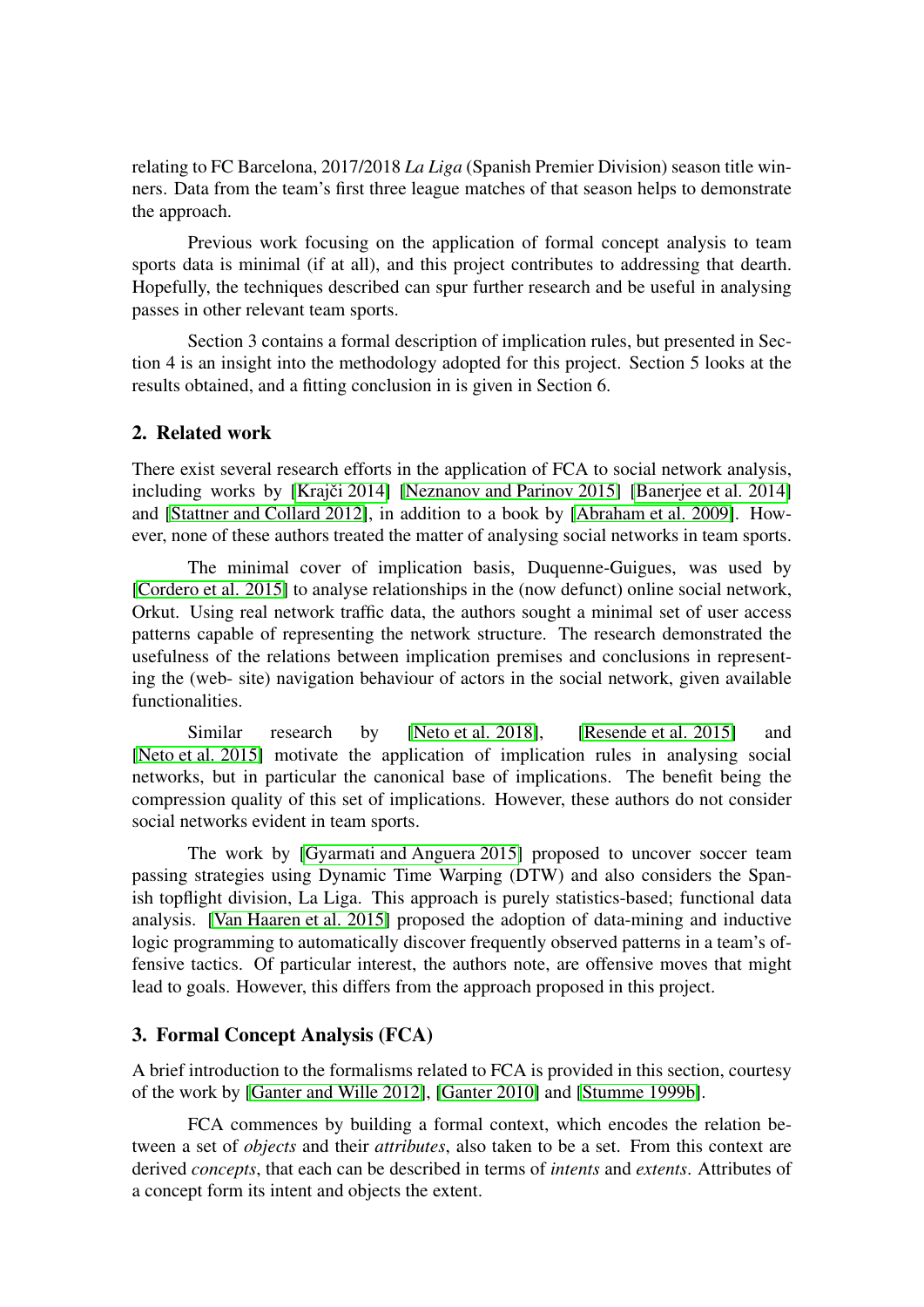From a formal context, there can be two representations of the information encoded: (i.) Concept Lattice (ii.) Implications. In this project, the focus is on generating valid implication rules. The reader is encouraged to refer to [\[Ganter and Wille 2012\]](#page-8-8) for an in-depth take on intents, extents and concept lattices.

### 3.1. Formal Context

A formal context is a triple *(G,M,I)*, where *G* is a set of objects, and *M* is a set of attributes. The relation *I* is defined over the two sets such that  $I \subseteq G X M$ . For a pair  $(g,m) \subseteq I$ , it can be read as 'object *g* has attribute *m*'. Shown in Table [1](#page-2-0) is a formal context.

Note that the notion of incidence *I* (i.e *relation*) is what each asterisk in Table [1](#page-2-0) conveys. That is, there is either a pass to the receiving player or not. For example, there is a pass from *Sergio* to *Messi*. The incidence *I* in this case is therefore a Boolean function.

| <i><b>Objects</b></i> | <b>Messi</b> | <b>Suarez</b> | <b>Neymar</b> |
|-----------------------|--------------|---------------|---------------|
| Rakitic               |              | *             | *             |
| Sergio                | *            | *             |               |
| <b>Busquet</b>        | *            | *             |               |
| Pique                 | *            |               | *             |
| Alba                  | *            |               |               |

<span id="page-2-0"></span>Table 1: A formal context expressing passing relations between players. The rows indicate *objects*: players initiating the pass; the columns are *attributes* detailing pass-receiving players.

### 3.2. Conceptual-Scaling of Formal Contexts

Away from the simple binary formal context shown in Table [1,](#page-2-0) more often than not, data in the real-world can become more complex. In such cases, *I* will likely encode incidence between objects and *attribute-value* pairs.

To attend to this type of structuring, [\[Stumme 1999b\]](#page-9-6) notes that [\[Ganter and Wille 2012\]](#page-8-8) introduced the idea of conceptual-scaling according to which *many-valued* attributes can be dealt with. Hence, so-called *many-valued contexts* can be fleshed-out or 'dissolved' into *single-valued contexts*, like the context shown in Table [1.](#page-2-0)

To motivate the need for conceptual-scaling in this project, consider the following explanation: Multiple passes to Messi from Sergio can occur in a match, each with different timestamps. In that case, the incidence relation  $I_{S,M}$  will have a form like [Sergio, [{Messi, 4mins}, {Messi, 7mins}, .., {Messi, 85mins}]], with a multivalued context likely constructed as shown in Table [2.](#page-3-0)

This type of incidence relation presupposes that the multi-valued context can give rise to a binary single-valued equivalent, but admittedly, one with more attributes. Importantly, without capturing the temporal component of the multi-valued context, it will hard to establish frequent passing patterns of a high-passing team like FC Barcelona<sup>[2](#page-2-1)</sup>, since all outfield-players may pass to one another at least once.

<span id="page-2-1"></span><sup>2</sup>https://bleacherreport.com/articles/1789272-top-5-short-passing-teams-in-la-liga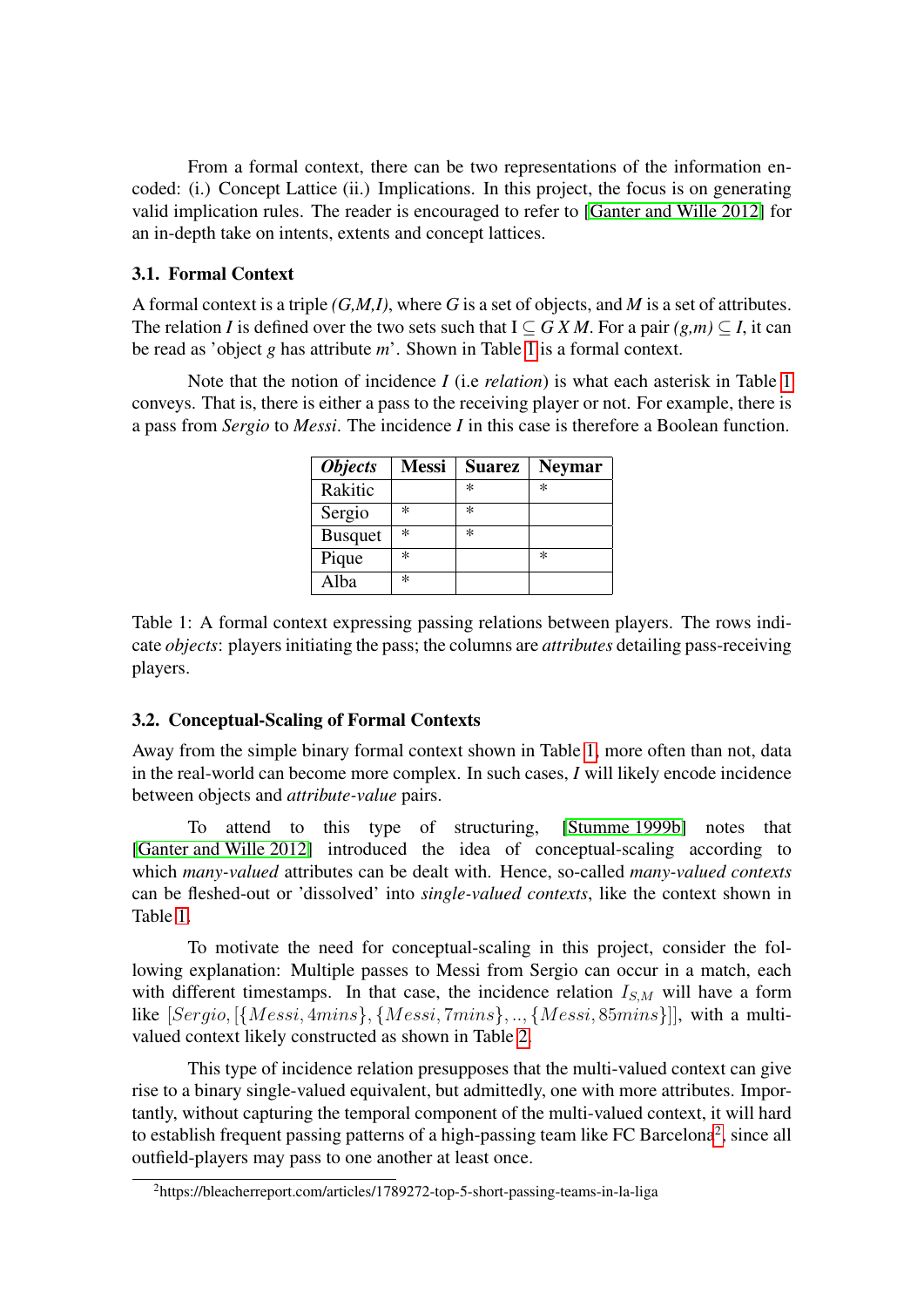In this project, *histogram concept-scaling* helps to ensure that the single-valued contexts capture the temporal component of the match events considered. The work by [\[Bertaux et al. 2009\]](#page-8-10) describes a similar procedure. Figure [1](#page-5-0) illustrates the outcome of this technique on real match data.

| <i><b>Objects</b></i> | <b>Messi</b>   | <b>Suarez</b> | <b>Neymar</b>        |
|-----------------------|----------------|---------------|----------------------|
| Rakitic               |                | [10, 15]      | $\overline{[24,53]}$ |
| Sergio                | [4, 7, 60, 85] | $[70]$        |                      |
| <b>Busquet</b>        | [13, 18, 77]   | [22, 34]      |                      |
| Pique                 | [2, 42]        |               |                      |
| Alba                  | [5, 30, 67]    |               |                      |

<span id="page-3-0"></span>Table 2: A multi-valued formal context expressing passing relations between players.

# 3.3. Implication Rules

An attribute implication is an expression of the form  $X \rightarrow Y$ , where  $X, Y \subseteq M$ , is true in a formal context if each *m* has all attributes in *X* as in *Y* [\[Ganter and Wille 2012\]](#page-8-8). It is common in relevant literature that *X* is referred to as the *premise* or *antecedent* and *Y* the *conclusion* or *consequent*.

Algorithms for generating implications seek to compute a subset of implications equivalent to the set of all valid implications. This subset is the *cover* of valid implications. A cover that has an *infimum* is a *minimum cover* of implications. The Duquenne-Guigues (DG) basis [Guigues and Duquenne 1986] is one such cover [\[Bazhanov and Obiedkov 2014\]](#page-8-11)[\[Guigues and Duquenne 1986\]](#page-8-12).

The studies by [\[Stumme 1999a\]](#page-9-7) and [\[Pasquier et al. 1998\]](#page-9-8) introduce a formal representation of association rules as implications, in the context of FCA. Hence, we can choose to seek interesting new bits about a set of rules (implications) and also quantify the degree to which a rule is interesting or worth considering. Popular measures of 'interestingness'[3](#page-3-1) include *support*, *confidence*, and *lift*. For a detailed discussions of such measures, refer to [\[Hornik et al. 2005\]](#page-8-13) and [Tufféry 2011].

# 4. Methodology

The approach commences with a scaled binary formal context built from the passes made by each FC Barcelona player at *every point in time*. Hence, players (initiating a pass) constitute the set of objects, *G*. The attribute set *M*, is made up of pass-receiving players, whose player IDs along with the timestamp of each pass received is encoded to form attributes.

Secondly, the canonical base of implications, Duquenne-Guigues, is computed us-ing an optimised Ganter Algorithm<sup>[4](#page-3-2)</sup> [\[Bazhanov and Obiedkov 2011\]](#page-8-14)[\[Ganter 2010\]](#page-8-9). Like the idea of conceptual similarity expounded in [\[Aufaure and Le Grand 2013\]](#page-8-0), the final step is a search for recurring patterns (i.e. similar pass sequences to an index sequence) over subsequent matches played a team.

<span id="page-3-1"></span><sup>&</sup>lt;sup>3</sup>https://en.wikipedia.org/wiki/Association\_rule\_learning

<span id="page-3-2"></span><sup>4</sup>https://github.com/ae-hse/fca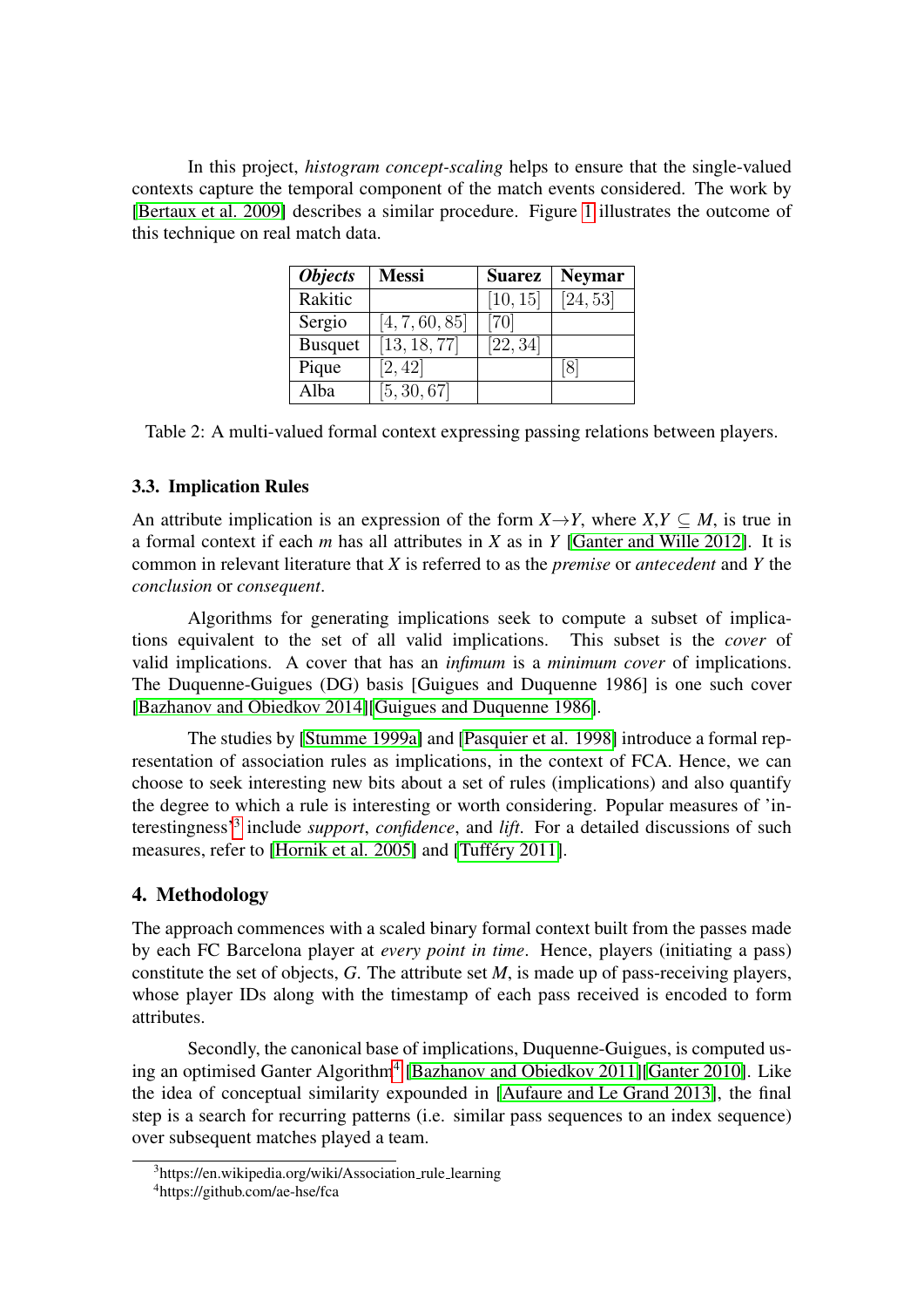The recurring patterns are attribute sets, similar to or exactly as the conclusion - also an attribute set - of the index sequence. A string similarity ratio determines what patterns make up the result and is made possible by freezing the source and target attribute sets in string data structures (stringified).

# 4.1. Dataset

The dataset<sup>[5](#page-4-0)</sup> is a collection that covers the top soccer leagues in Europe and two other events. Its details include match events like passes and shots, and when such events occurred [\[Pappalardo et al. 2019\]](#page-9-1). The files from the dataset, relevant to this project are (*i.*) *matches Spain.json* (*ii.*) *events Spain.json* and (*iii.*) *players.json*. Of the matches played in Spain in the 2017/2018 *La Liga* season by FC Barcelona, the first three were chosen to show the approach and have the following details:

- Match with *wyID* '2565554': FC Barcelona vs. Real Betis (2 0), played on August 20, 2017, at the Camp Nou.
- Match with *wyID* '2565559': Deportivo Alaves vs. F.C Barcelona (0 2), played on August 26, 2017, at Estadio de Mendizorroza.
- Match with *wyID* '2565577': FC Barcelona vs. Espanyol (5 0), played on September 9, 2017, at the Camp Nou.

# 4.2. The Types of Passes Considered

The types of pass events considered include those tagged as *accurate*:1801, *not accurate*:1802, *assist*:301 and *key pass*:302, after filtering the events on the team ID assigned FC Barcelona, '676'. The opposition coaching staff would seemingly be more concerned with the lead-up to goals than the goal itself or passes in general in seeking to understand another team's passing strategy. A single match event has a structure formatted in JSON as shown in the example below:

{'eventId': 8, 'subEventName': 'Simple pass', 'tags': [{'id': 1801}], 'playerId': 3542, 'positions': [{'y': 61, 'x': 37}, {'y': 50, 'x': 50}], 'matchId': 2565548, 'eventName': 'Pass', 'teamId': 682, 'matchPeriod': '1H', 'eventSec': 2.9945820000000083, 'subEventId': 85, 'id': 180864419}

A full list of the indices adopted for events and event sub-types is available at *https://apidocs.wyscout.com/matches-wyid-events*.

# 4.3. Scaling

The histogram scaling scheme was implemented based on the assumption that most regular matches (other than two-legged formats like the Spanish *Copa Del Rey* or UEFA competitions ) will not exceed 50 minutes in each half. Hence, consideration was only for matches fitting that assumption.

With that understanding, each relevant event's *eventSec* value - the time in seconds, into the match, when an event occurs - determines which bin of a possible 10 (indexed 0 to 9), to which an event is assigned. Each bin represents 5-minutes intervals of each half. For example, bin 0 will be assigned an event with *eventSec*: 2.9945 after computing:

<span id="page-4-0"></span><sup>5</sup>Accessible online at *https://figshare.com/collections/Soccer match event dataset/4415000/2*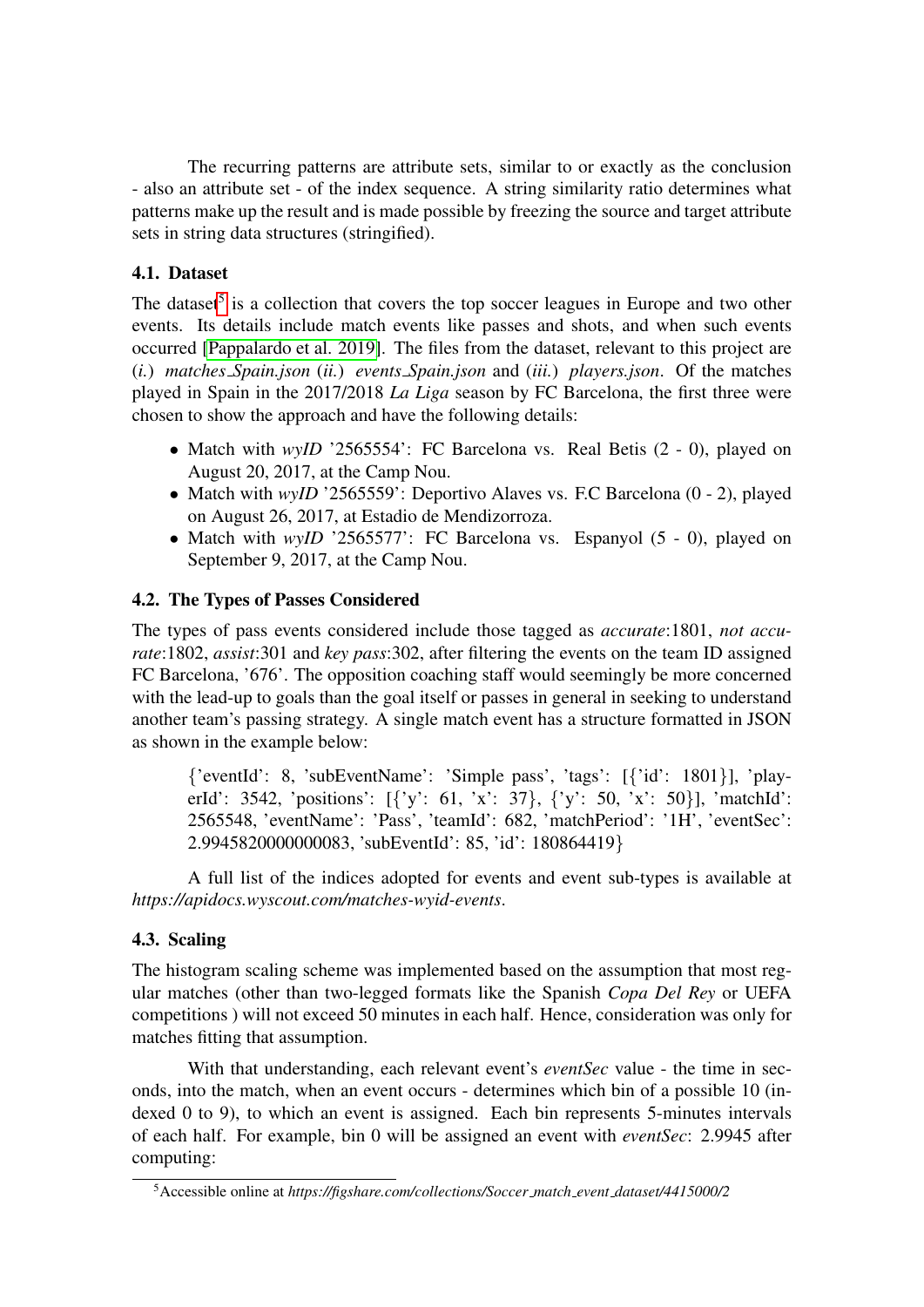$trunc(\frac{2.9945}{60} \times \frac{9}{50}) = trunc(0.0089) = 0$  (nearest lower integer)

With this scaling scheme, a binary formal context is obtained. Figure [1](#page-5-0) shows an excerpt of the context obtained for pass events in the 1st-half of the match between Levante and F.C Barcelona (match ID '2565917'), that took place on May 13, 2018, at the Estadio Ciudad de Valencia. The context is 12x282 in dimension, originally.



<span id="page-5-0"></span>Figure 1: Binary single-valued context obtained after histogram concept-scaling.

In Figure [1,](#page-5-0) the rows represent the players initiating passes, and the attributes (columns) encode who receives the pass and the interval of the match in which the event took place, i.e. the bin.

#### 4.4. Obtaining the Canonical Basis (Duquenne-Guigues)

The Python code library fca (*https://github.com/ae-hse/fca*) enabled the computation of the DG basis for the formal context of each half of the three matches considered. Figure [2](#page-6-0) shows an excerpt of the DG basis implications computed for the 2nd-half of FC Barcelona's first match of the 2017/2018 *La Liga* season. Note that the prefix 'Bin' has been muted to aid legibility.

Interestingly, the validity of the implication set holds ground as in all implications observed (after discarding those with zero support), the premise and conclusion have the same initiating player. Indicative of this is that the remaining non-zero support implications each hold a support value of 1.

### 4.5. Uncovering the Strategy

On the intuition/hypothesis that a team's frequent passing sequences (passing itemsets) point to its passing strategy, it is only convenient to seek out any such frequent pattern in the team's subsequent matches, with the benefit of an index match, e.g. first match of the season or a pre-season friendly.

Indexed by FC Barcelona's first match of the 2017/2018 season, specifically the 1st-half play, the conclusions of the DG basis implications generated for that half were used in a search for similar occurrences, firstly, against the implication conclusions of the 2nd-half of the index match itself, and then against the implication conclusions of each half of the team's following two matches. The two matches being those played in game-weeks 2 (match '2565559') and 3 (match '2565577').

The Python list structures representing the index match (' 2565554') conclusions were 'stringified' - wrap a Python *str()* function around a *list(list object)* - and a string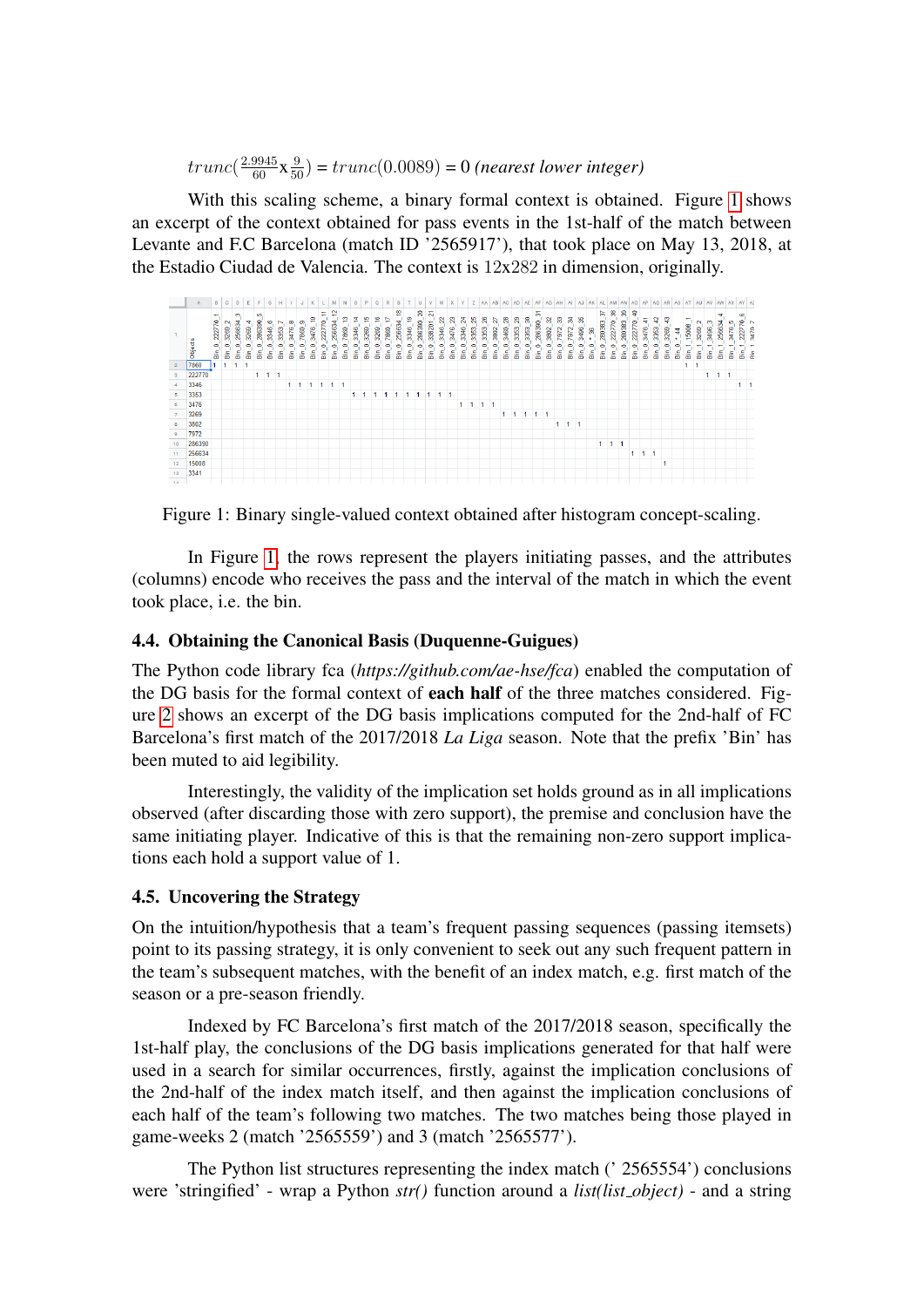|                | A                             | B                     | c                                                                                                                                                                                                                                                                                                                                                                                                                                                                                                                                                     | n.                                            |
|----------------|-------------------------------|-----------------------|-------------------------------------------------------------------------------------------------------------------------------------------------------------------------------------------------------------------------------------------------------------------------------------------------------------------------------------------------------------------------------------------------------------------------------------------------------------------------------------------------------------------------------------------------------|-----------------------------------------------|
|                | [Support, Confidence] Premise |                       | <b>Conclusion</b>                                                                                                                                                                                                                                                                                                                                                                                                                                                                                                                                     | Index: premise object<br>-> conclusion object |
| $\overline{2}$ | 41, 100.01                    | $T7$ 3355 42'] =      | ['0 25397 60', '3 3355 52', '5 3346 41', '6 3476 16']                                                                                                                                                                                                                                                                                                                                                                                                                                                                                                 | [15008] --> [15008]                           |
| 3              | $\leq$ [1, 100.0]             | $['7_3359_41'] =$     | ['0_222770_58', '0_3355_59', '0_3476_57', '1_222770_48', '1_3346_49', '1_3476_47', '2_3270_21',<br>'3 222770 51', '3 3359 49', '3 3476 50', '4 3476 37', '4 3476 38', '5 247219 40', '5 3269 39',<br>'6_25397_14', '6_3347_15']                                                                                                                                                                                                                                                                                                                       | $[3348] \rightarrow [3348]$                   |
| $\Delta$       | $\leq 1, 100.0$               | $[7 \ 3359 \ 39] =$   | ['0_26307_53', '0_3269_50', '0_3348_52', '0_3355_51', '1_3269_40', '1_3269_43', '1_3346_39', '1_3384_44',<br>'1 3476 41', '1 3476 42', '2 26307 16', '2 3269 18', '2 3359 15', '2 91122 17', '3 25397 47',<br>'4_3291_33', '4_3346_32', '4_3359_31', '4_3476_34', '5_25397_36', '5_25397_37', '7_3346_38']                                                                                                                                                                                                                                            | $[3347] \rightarrow [3347]$                   |
| 5              | $\leq 1, 100.0$               | $[T7 \ 3346 \ 38] =$  | ['0 26307 53', '0 3269 50', '0 3348 52', '0 3355 51', '1 3269 40', '1 3269 43', '1 3346 39', '1 3384 44',<br>'1 3476 41', '1 3476 42', '2 26307 16', '2 3269 18', '2 3359 15', '2 91122 17', '3 25397 47',<br>'4 3291 33', '4 3346 32', '4 3359 31', '4 3476 34', '5 25397 36', '5 25397 37', '7 3359 39']                                                                                                                                                                                                                                            | $[3347] \rightarrow [3347]$                   |
| 6              | $\leq$ [1, 100.0]             | $[T25397_37] =$       | (0 25397 43' '0 25397 49' '0 3291 45' '0 3346 47' '0 3347 44' '0 3347 46' '0 91122 48'<br>'1 3291 34', '1 3346 35', '1 3347 37', '1 3347 38', '1 3476 36', '2 25397 14', '3 25397 41',<br>'3 25397 44', '3 25397 45', '3 3270 42', '3 3291 43', '3 3346 46', '4 25397 30', '5 25397 34',<br>'5_3347_32', '5_3347_33', '5_3476_35', '6_3291_11', '6_3346_10', '7_25397_35', '7_3347_36']                                                                                                                                                               | [3269] -- > [3269]                            |
| $\overline{7}$ | $\P$ 1, 100.01                | $[T7 3347 36'] =$     | (0 25397 43', '0 25397 49', '0 3291 45', '0 3346 47', '0 3347 44', '0 3347 46', '0 91122 48',<br>'1 3291 34', '1 3346 35', '1 3347 37', '1 3347 38', '1 3476 36', '2 25397 14', '3 25397 41',<br>'3 25397 44', '3 25397 45', '3 3270 42', '3 3291 43', '3 3346 46', '4 25397 30', '5 25397 34',<br>'5 3347 32', '5 3347 33', '5 3476 35', '6 3291 11', '6 3346 10', '7 25397 35', '7 25397 37']                                                                                                                                                       | $[3269] \rightarrow [3269]$                   |
| 8              | $\leq 1, 100.0$               | $[7 25397 35] =$      | ['0 25397 43', '0 25397 49', '0 3291 45', '0 3346 47', '0 3347 44', '0 3347 46', '0 91122 48',<br>'1 3291 34', '1 3346 35', '1 3347 37', '1 3347 38', '1 3476 36', '2 25397 14', '3 25397 41',<br>'3_25397_44', '3_25397_45', '3_3270_42', '3_3291_43', '3_3346_46', '4_25397_30', '5_25397_34',<br>'5 3347 32', '5 3347 33', '5 3476 35', '6 3291 11', '6 3346 10', '7 25397 37', '7 3347 36']                                                                                                                                                       | $[3269] \rightarrow [3269]$                   |
| $\circ$        | $\leq 1, 100.0$               | $ 17 \t3355 \t34'  =$ | ['0 3269 34', '0 3269 35', '0 3269 38', '0 3269 42', '0 3346 39', '0 3346 40', '0 3355 36', '0 3355 41',<br>0 3476 37', '1 3291 32', '1 3347 33', '1 3476 31', '2 3269 13', '2 3291 11', '2 3355 12', '3 15008 37',<br>'3 3269 33', '3 3269 35', '3 3269 38', '3 3291 40', '3 3346 31', '3 3346 34', '3 3346 36', '3 3347 32',<br>'3_3355_39', '4_3291_27', '4_3346_29', '4_3476_28', '5_247219_26', '5_3269_28', '5_3269_29', '5_3291_30',<br>'5 3347 31', '5 3791 27', '6 3269 9', '7 3269 33', '7 3346 30', '7 3355 29', '7 3476 32', '7 3571 31'] | (25397) -- > [25397]                          |
| 10             | $\leq 1, 100.0$               | $ 17 \t3269 \t33  =$  | ['0 3269 34', '0 3269 35', '0 3269 38', '0 3269 42', '0 3346 39', '0 3346 40', '0 3355 36', '0 3355 41',<br>0 3476 37', '1 3291 32', '1 3347 33', '1 3476 31', '2 3269 13', '2 3291 11', '2 3355 12', '3 15008 37',<br>'3 3269 33', '3 3269 35', '3 3269 38', '3 3291 40', '3 3346 31', '3 3346 34', '3 3346 36', '3 3347 32',<br>'3 3355 39'.'4 3291 27'.'4 3346 29'.'4 3476 28'.'5 247219 26'.'5 3269 28'.'5 3269 29'.'5 3291 30'.<br>'5 3347 31', '5 3791 27', '6 3269 9', '7 3346 30', '7 3355 29', '7 3355 34', '7 3476 32', '7 3571 31']        | I253971 -- > I253971                          |
| 11             | $\leq 1, 100.01$              | $[T7 \ 3476 \ 32'] =$ | ['0 3269 34', '0 3269 35', '0 3269 38', '0 3269 42', '0 3346 39', '0 3346 40', '0 3355 36', '0 3355 41',<br>0 3476 37', '1 3291 32', '1 3347 33', '1 3476 31', '2 3269 13', '2 3291 11', '2 3355 12', '3 15008 37',<br>'3 3269 33', '3 3269 35', '3 3269 38', '3 3291 40', '3 3346 31', '3 3346 34', '3 3346 36', '3 3347 32',<br>'3 3355 39', '4 3291 27', '4 3346 29', '4 3476 28', '5 247219 26', '5 3269 28', '5 3269 29', '5 3291 30',<br>'5 3347 31', '5 3791 27', '6 3269 9', '7 3269 33', '7 3346 30', '7 3355 29', '7 3355 34', '7 3571 31'] | [25397] -- > [25397]                          |
| 12             | $\leq$ [1, 100.0]             | $[7 - 3571 - 31] =$   | ['0_3269_34', '0_3269_35', '0_3269_38', '0_3269_42', '0_3346_39', '0_3346_40', '0_3355_36', '0_3355_41',<br>0 3476 37' '1 3291 32' '1 3347 33' '1 3476 31' '2 3269 13' '2 3291 11' '2 3355 12' '3 15008 37'<br>'3_3269_33', '3_3269_35', '3_3269_38', '3_3291_40', '3_3346_31', '3_3346_34', '3_3346_36', '3_3347_32',<br>'3 3355 39', '4 3291 27', '4 3346 29', '4 3476 28', '5 247219 26', '5 3269 28', '5 3269 29', '5 3291 30',<br>'5 3347 31', '5 3791 27', '6 3269 9', '7 3269 33', '7 3346 30', '7 3355 29', '7 3355 34', '7 3476 32']         | $[25397] \rightarrow [25397]$                 |
|                |                               |                       | ['0_3269_34', '0_3269_35', '0_3269_38', '0_3269_42', '0_3346_39', '0_3346_40', '0_3355_36', '0_3355_41',                                                                                                                                                                                                                                                                                                                                                                                                                                              |                                               |

<span id="page-6-0"></span>Figure 2: Part of the canonical basis derived for match '2565554', 1st-half.

similarity ratio (e.g. Levenshtein distance) then computed against each conclusion (also stringified) in the target matches.

Using the Python package *fuzzy-wuzzy* (*https://github.com/seatgeek/fuzzywuzzy*) to measure string similarity suited the use-case, given its *process.extract("query",*  $[choice_1, ..., choice_n]$  function. Specifically, a single setting was enforced in all cases: *process.extract("query",* [conclusion<sub>1</sub>, ..., conclusion<sub>n</sub>], scorer=fuzz.token\_sort\_ratio, *score cutoff=75, limit=10)*. The limit parameter dictates the maximum number of results returned. The *score\_cutoff* parameter limits the result to those patterns with score/ratio less than the assigned value.

In Figure [2,](#page-6-0) the implication conclusions reflect the fact that a player can pass to the same player more than once and within the same time frame (bin), i.e. a receiving player's ID can appear in the target implication conclusion more than once. Therefore, in computing the similarities, that possibility is addressed by parsing each target conclusion (stored as Python lists) through a Python set and then sorting: *sorted(set(conclusion))*. Doing this keeps the search in the proper perspective, i.e.we are interested in those patterns in which a crop of players, possibly exactly as those glimpsed in the query conclusion, exist in the target conclusion.

# 5. Results

An excerpt of the patterns (similar passing sequences) has been presented as the result of the approach, for brevity. See Figure [3.](#page-7-0) The result shows that it is possible to deduce the passing strategy of a soccer team, by studying the team's passing sequences, formalised as implication rules, over several matches.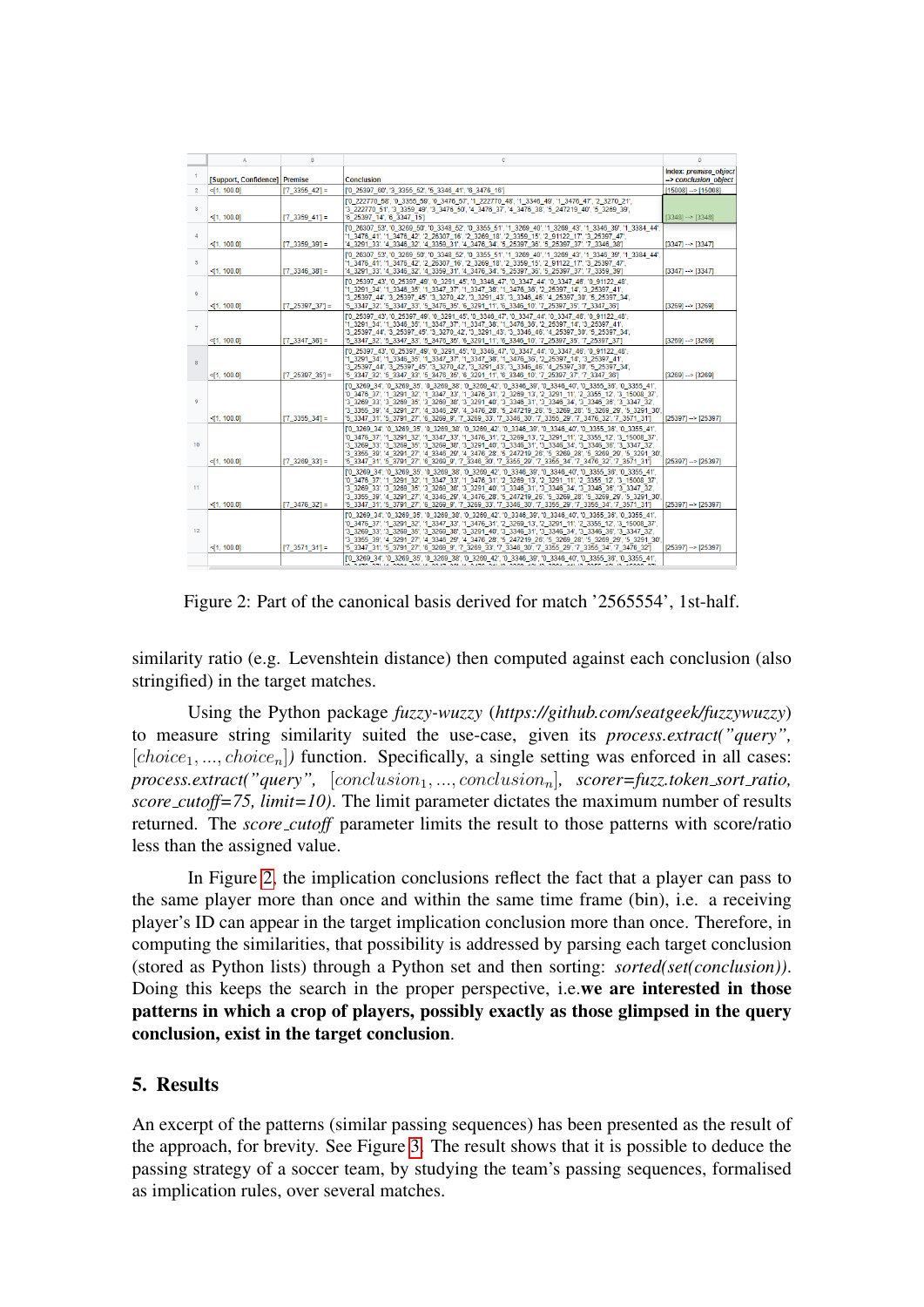Some post-processing step can be applied to improve the duplicity in the query results. The total number of DG basis implications with non-zero support generated from the three matches analysed was 1,915. Undoubtedly, much more can be done in future research efforts. For further enquiry, the full set of results is publicly available<sup>[6](#page-7-1)</sup>.

|     | Α                                                                  | в                                                                                             |
|-----|--------------------------------------------------------------------|-----------------------------------------------------------------------------------------------|
| 1   | Index:<br>premise_object<br>$\rightarrow$<br>conclusion obj<br>ect | <b>Returned Patterns</b>                                                                      |
| 2   |                                                                    | $[3348]$ --> $[3348]$ $[3269, 3270, 3346, 3347, 3355, 3359, 3476, 25397, 222770, 247219]$     |
| 3   |                                                                    |                                                                                               |
| 4   |                                                                    | (" [3269, 3270, 3346, 3348, 3359, 3476, 25397, 346195]", 80)                                  |
| 5   |                                                                    | (' [3291, 3346, 3347, 3348, 3359, 3384, 3476, 25397, 222770, 372753]', 79)                    |
| 6   |                                                                    | (' [3291, 3346, 3347, 3348, 3359, 3384, 3476, 25397, 222770, 254188, 372753]', 78)            |
| 7   |                                                                    | (' [3291, 3346, 3347, 3348, 3359, 3384, 3476, 25397, 222770, 254188, 372753)', 78)            |
| 8   |                                                                    | (' [3291, 3346, 3347, 3348, 3359, 3384, 3476, 25397, 222770, 254188, 372753)', 78)            |
| 9   |                                                                    | (' [3291, 3346, 3347, 3348, 3359, 3384, 3476, 25397, 222770, 254188, 372753)', 78)            |
| 10  |                                                                    | (' [3291, 3346, 3347, 3348, 3359, 3384, 3476, 25397, 222770, 254188, 372753)', 78)            |
| 11  |                                                                    | (' [3291, 3346, 3347, 3348, 3359, 3384, 3476, 25397, 222770, 254188, 372753)', 78)            |
| 12  |                                                                    | (' [3291, 3346, 3347, 3348, 3359, 3384, 3476, 25397, 222770, 254188, 372753)', 78)            |
| 13  |                                                                    | (' [3291, 3346, 3347, 3348, 3359, 3384, 3476, 25397, 222770, 254188, 372753]', 78)            |
| 14  |                                                                    |                                                                                               |
| 15  |                                                                    | [3347] --> [3347] [3269, 3291, 3346, 3348, 3355, 3359, 3384, 3476, 25397, 26307, 91122]       |
| 16  |                                                                    |                                                                                               |
| 17  |                                                                    | (' [3269, 3291, 3346, 3348, 3359, 3476, 25397, 346195]', 78)                                  |
| 18  |                                                                    | (' [3291, 3346, 3347, 3348, 3359, 3384, 3476, 25397, 222770, 372753]', 78)                    |
| 19  |                                                                    | (' [3291, 3346, 3347, 3348, 3359, 3384, 3476, 25397, 254188, 372753]', 77)                    |
| 20  |                                                                    | (' [3291, 3346, 3347, 3348, 3359, 3384, 3476, 25397, 222770, 254188, 372753]', 75)            |
| 21  |                                                                    | (' [3291, 3346, 3347, 3348, 3359, 3384, 3476, 25397, 222770, 254188, 372753]', 75)            |
| 22  |                                                                    | (' [3291, 3346, 3347, 3348, 3359, 3384, 3476, 25397, 222770, 254188, 372753)', 75)            |
| 23  |                                                                    | (' [3291, 3346, 3347, 3348, 3359, 3384, 3476, 25397, 222770, 254188, 372753]', 75)            |
| 24  |                                                                    | (' 13291, 3346, 3347, 3348, 3359, 3384, 3476, 25397, 222770, 254188, 3727531', 75)            |
| 25  |                                                                    | (' [3291, 3346, 3347, 3348, 3359, 3384, 3476, 25397, 222770, 254188, 372753]', 75)            |
| 26  |                                                                    | (' [3291, 3346, 3347, 3348, 3359, 3384, 3476, 25397, 222770, 254188, 372753]', 75)            |
| 27  |                                                                    |                                                                                               |
| 28  |                                                                    | $[3347]$ --> $[3347]$ $[3269, 3291, 3346, 3348, 3355, 3359, 3384, 3476, 25397, 26307, 91122]$ |
| 29  |                                                                    |                                                                                               |
| 30  |                                                                    | (' [3269, 3291, 3346, 3348, 3359, 3476, 25397, 346195]', 78)                                  |
| 31  |                                                                    | (' [3291, 3346, 3347, 3348, 3359, 3384, 3476, 25397, 222770, 372753]', 78)                    |
| 32  |                                                                    | (' [3291, 3346, 3347, 3348, 3359, 3384, 3476, 25397, 254188, 372753]', 77)                    |
| 33  |                                                                    | (' 13291, 3346, 3347, 3348, 3359, 3384, 3476, 25397, 222770, 254188, 3727531', 75)            |
| 34  |                                                                    | (' [3291, 3346, 3347, 3348, 3359, 3384, 3476, 25397, 222770, 254188, 372753]', 75)            |
| ne. |                                                                    | ופל יורפלרלר ההוופר הללכרר להרפר פלור והרך הפרר הורך לורך פורך והררזה                         |

<span id="page-7-0"></span>Figure 3: Search results for index match 2565554 1st-half against *self* 2nd-half. The cell highlighted in green in *Fig. [2](#page-6-0)* is now shown here, next to a list of passing sequences similar to the conclusion it indexes and their similarity ratios.

# 6. Conclusion

This project has demonstrated a formal concept analysis-based approach to uncovering the passing strategy of a soccer team, using passing events in soccer play-by-play data made openly available by [\[Pappalardo et al. 2019\]](#page-9-1). The importance of open-access data cannot be overemphasised.

The implication set described in this project fully supports further data-mining tasks, for example, knowledge exploration by employing Armstrong's rules of inference. Hopefully, other researchers can take up such an effort and more.

<span id="page-7-1"></span><sup>6</sup>https://docs.google.com/spreadsheets/d/1e5WBQkpK uIPs5wBtWw4r03Yrz8h2dPhwusYYOJ-18g/edit?usp=sharing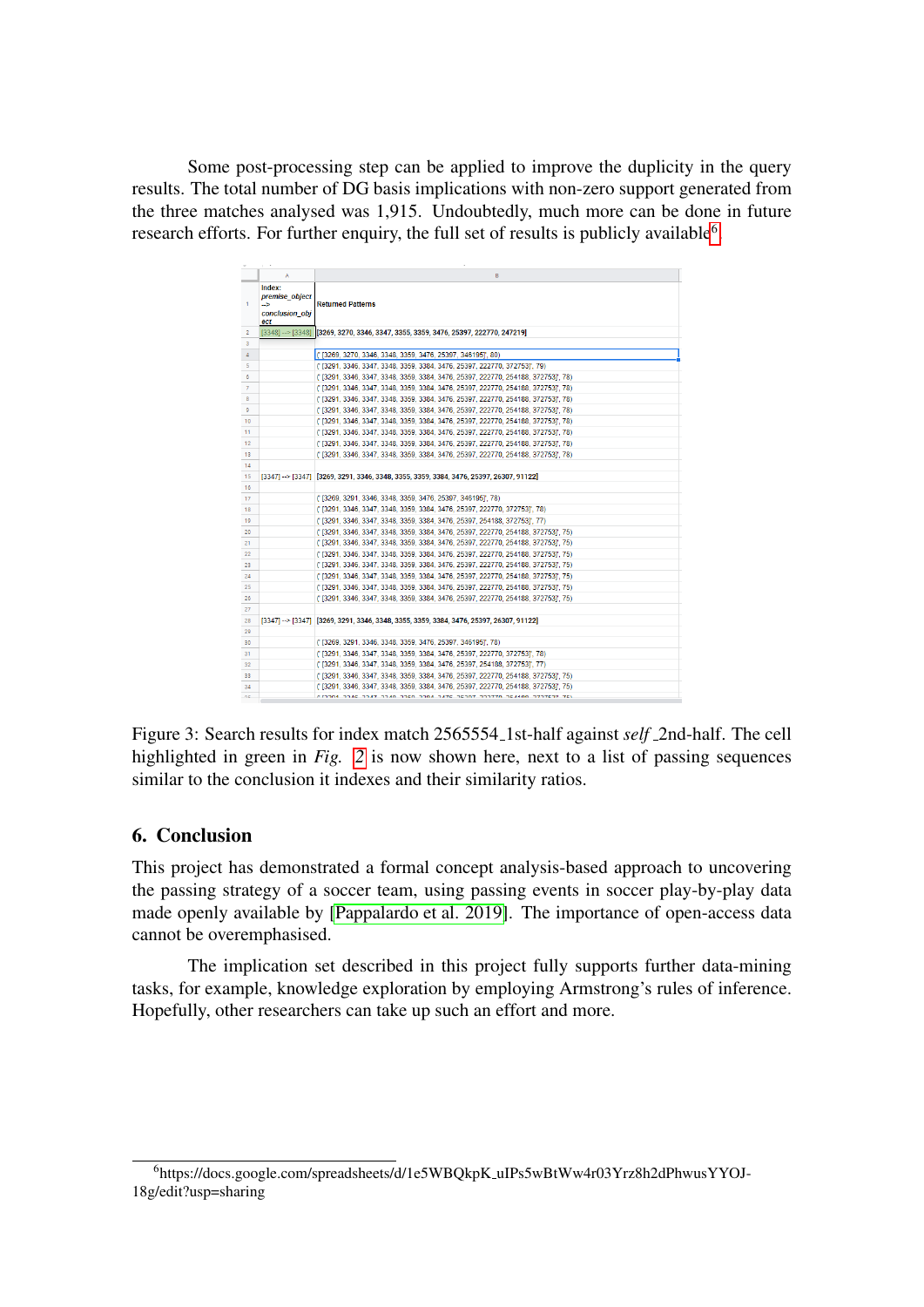#### **References**

- <span id="page-8-3"></span>[Abraham et al. 2009] Abraham, A., Hassanien, A.-E., and Snášel, V. (2009). *Computational social network analysis: Trends, tools and research advances*. Springer Science & Business Media.
- <span id="page-8-0"></span>[Aufaure and Le Grand 2013] Aufaure, M.-A. and Le Grand, B. (2013). Advances in fcabased applications for social networks analysis. *International Journal of Conceptual Structures and Smart Applications (IJCSSA)*, 1(1):73–89.
- <span id="page-8-2"></span>[Banerjee et al. 2014] Banerjee, A., Chandrasekhar, A. G., Duflo, E., and Jackson, M. O. (2014). Gossip: Identifying central individuals in a social network. Technical report, National Bureau of Economic Research.
- <span id="page-8-11"></span>[Bazhanov and Obiedkov 2014] Bazhanov, K. and Obiedkov, S. (2014). Optimizations in computing the duquenne–guigues basis of implications. *Annals of mathematics and artificial intelligence*, 70(1-2):5–24.
- <span id="page-8-14"></span>[Bazhanov and Obiedkov 2011] Bazhanov, K. and Obiedkov, S. A. (2011). Comparing performance of algorithms for generating the duquenne-guigues basis. In *CLA*, pages 43–57. Citeseer.
- <span id="page-8-10"></span>[Bertaux et al. 2009] Bertaux, A., Le Ber, F., Braud, A., and Trémolières, M. (2009). Identifying ecological traits: a concrete fca-based approach. In *International Conference on Formal Concept Analysis*, pages 224–236. Springer.
- <span id="page-8-4"></span>[Cordero et al. 2015] Cordero, P., Enciso, M., Mora, A., Ojeda-Aciego, M., and Rossi, C. (2015). Knowledge discovery in social networks by using a logic-based treatment of implications. *Knowledge-Based Systems*, 87:16–25.
- <span id="page-8-9"></span>[Ganter 2010] Ganter, B. (2010). Two basic algorithms in concept analysis. In *International conference on formal concept analysis*, pages 312–340. Springer.
- <span id="page-8-8"></span>[Ganter and Wille 2012] Ganter, B. and Wille, R. (2012). *Formal concept analysis: mathematical foundations*. Springer Science & Business Media.
- <span id="page-8-12"></span>[Guigues and Duquenne 1986] Guigues, J.-L. and Duquenne, V. (1986). Familles minimales d'implications informatives résultant d'un tableau de données binaires. *Mathématiques et Sciences humaines* 95:5–18.
- <span id="page-8-7"></span>[Gyarmati and Anguera 2015] Gyarmati, L. and Anguera, X. (2015). Automatic extraction of the passing strategies of soccer teams. *arXiv:1508.02171*.
- <span id="page-8-13"></span>[Hornik et al. 2005] Hornik, K., Grün, B., and Hahsler, M. (2005). arules-a computational environment for mining association rules and frequent item sets. *Journal of Statistical Software*, 14(15):1–25.
- <span id="page-8-1"></span>[Krajči 2014] Krajči, S. (2014). Social network and formal concept analysis. In Social *Networks: A Framework of Computational Intelligence*, pages 41–61. Springer.
- <span id="page-8-5"></span>[Neto et al. 2018] Neto, S. M., Dias, S., Missaoui, R., Zárate, L., and Song, M. (2018). Identification of substructures in complex networks using formal concept analysis. *International Journal of Web Information Systems*.
- <span id="page-8-6"></span>[Neto et al. 2015] Neto, S. M., Song, M. A., Zarate, L. E., and Dias, S. M. (2015). Using implications from fca to represent a two mode network data. In *SEKE*, pages 256–259.